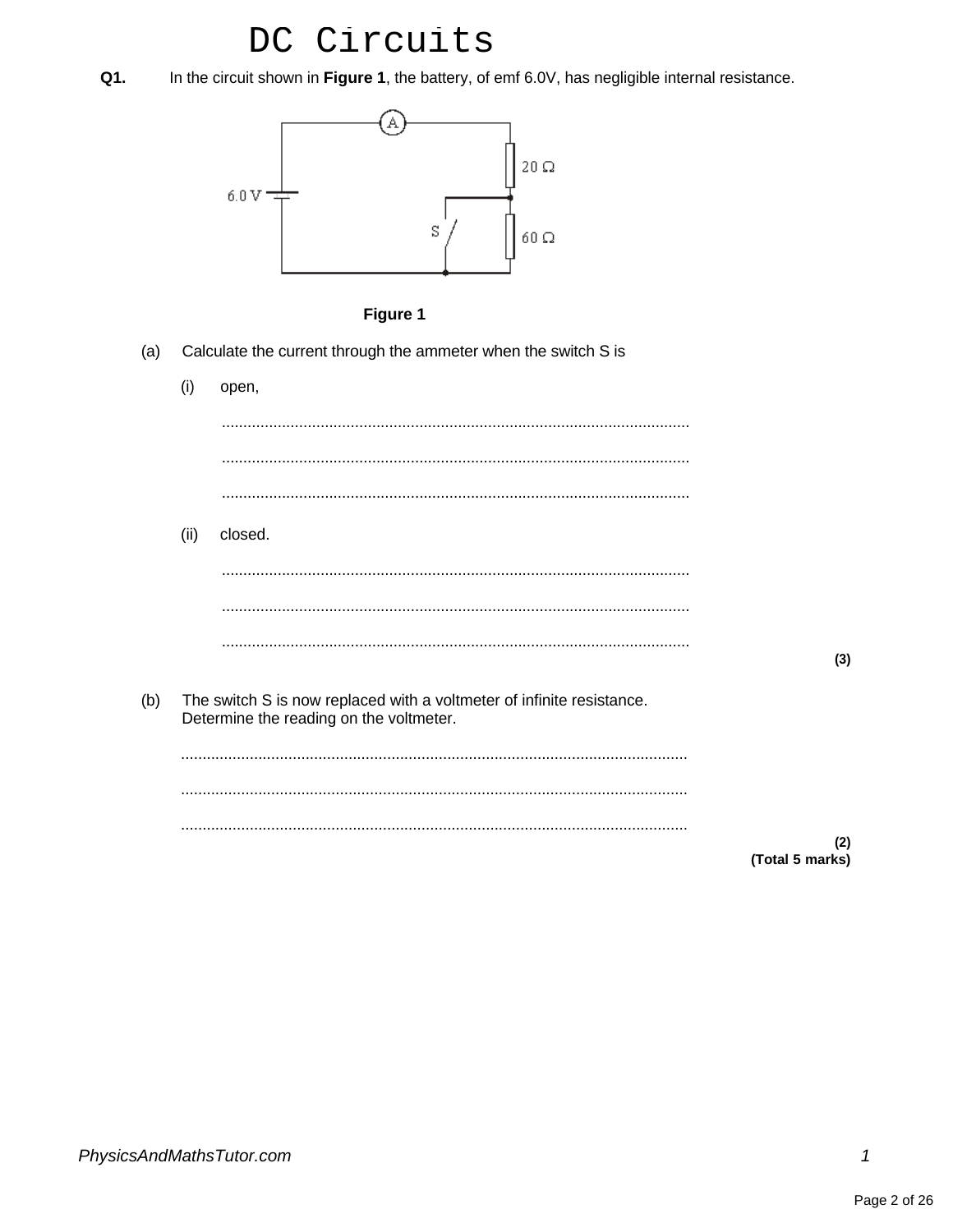**Q2.** (a) In the circuit in **Figure 1**, the battery, of emf 15 V and the negligible internal resistance, is connected in series with two lamps and a resistor. The three components each have a resistance of 12 Ω.





(i) What is the voltage across each lamp?

.............................................................................................................

(ii) Calculate the current through the lamps.

............................................................................................................. .............................................................................................................

**(3)**

(b) The two lamps are now disconnected and reconnected in parallel as shown in **Figure 2**.



**Figure 2**

(i) Show that the current supplied by the battery is 0.83 A.

............................................................................................................. ............................................................................................................. ............................................................................................................. .............................................................................................................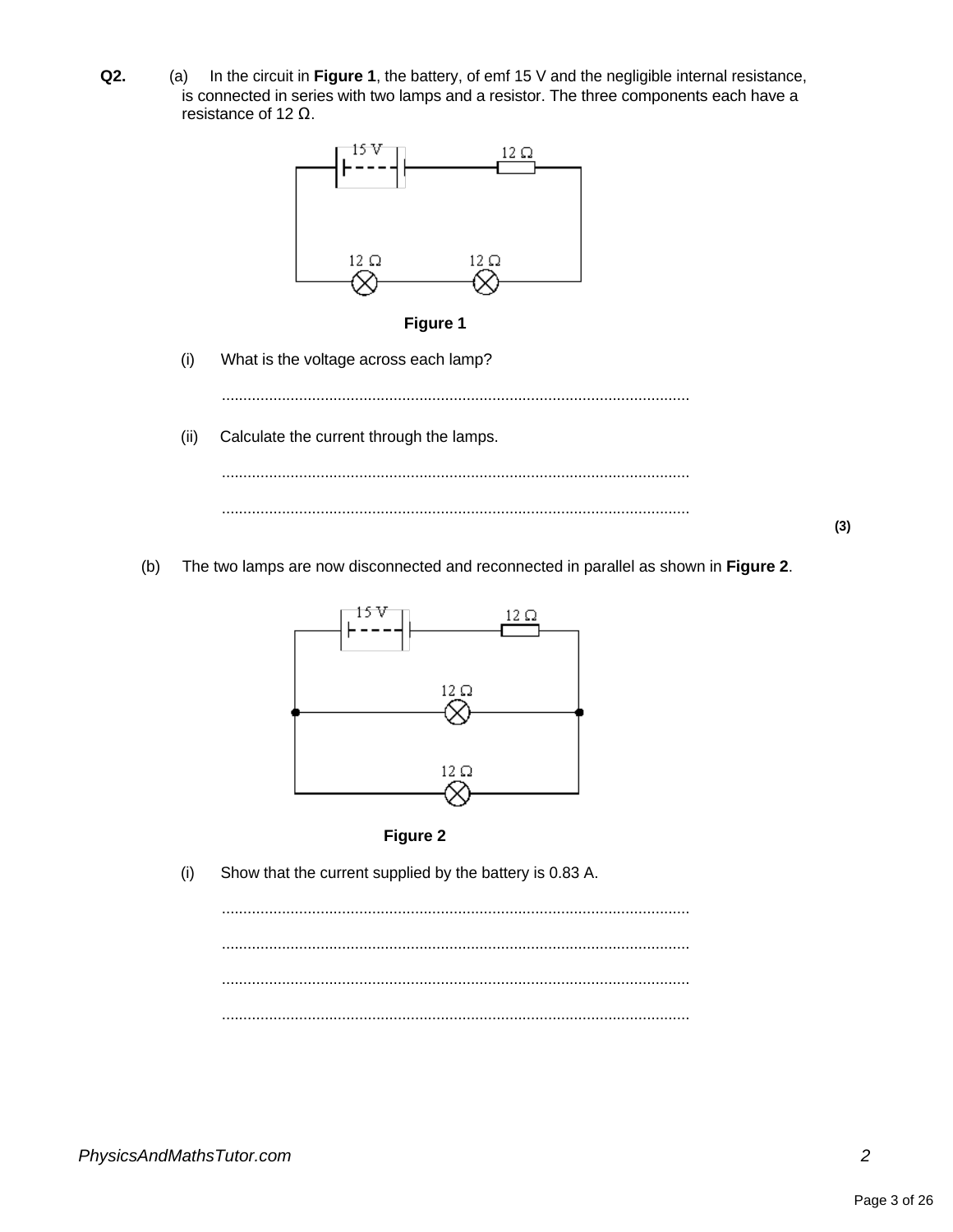(ii) Hence show that the current in each lamp is the same as the current in the lamps in the circuit in **Figure 1**.

............................................................................................................. ............................................................................................................. ............................................................................................................. ............................................................................................................. **(3)** (c) How does the brightness of the lamps in the circuit in **Figure 1** compare with the brightness of the lamps in the circuit in **Figure 2**? Explain your answer. ...................................................................................................................... ...................................................................................................................... ...................................................................................................................... **(2) (Total 8 marks)**

**Q3.** The figure below shows two resistors,  $R_1$  and  $R_2$ , connected in series with a battery of emf 12 V and negligible internal resistance.



- (a) The reading on the voltmeter is 8.0 V and the resistance of R<sub>2</sub> is 60  $\Omega$ .
	- (i) Calculate the current in the circuit.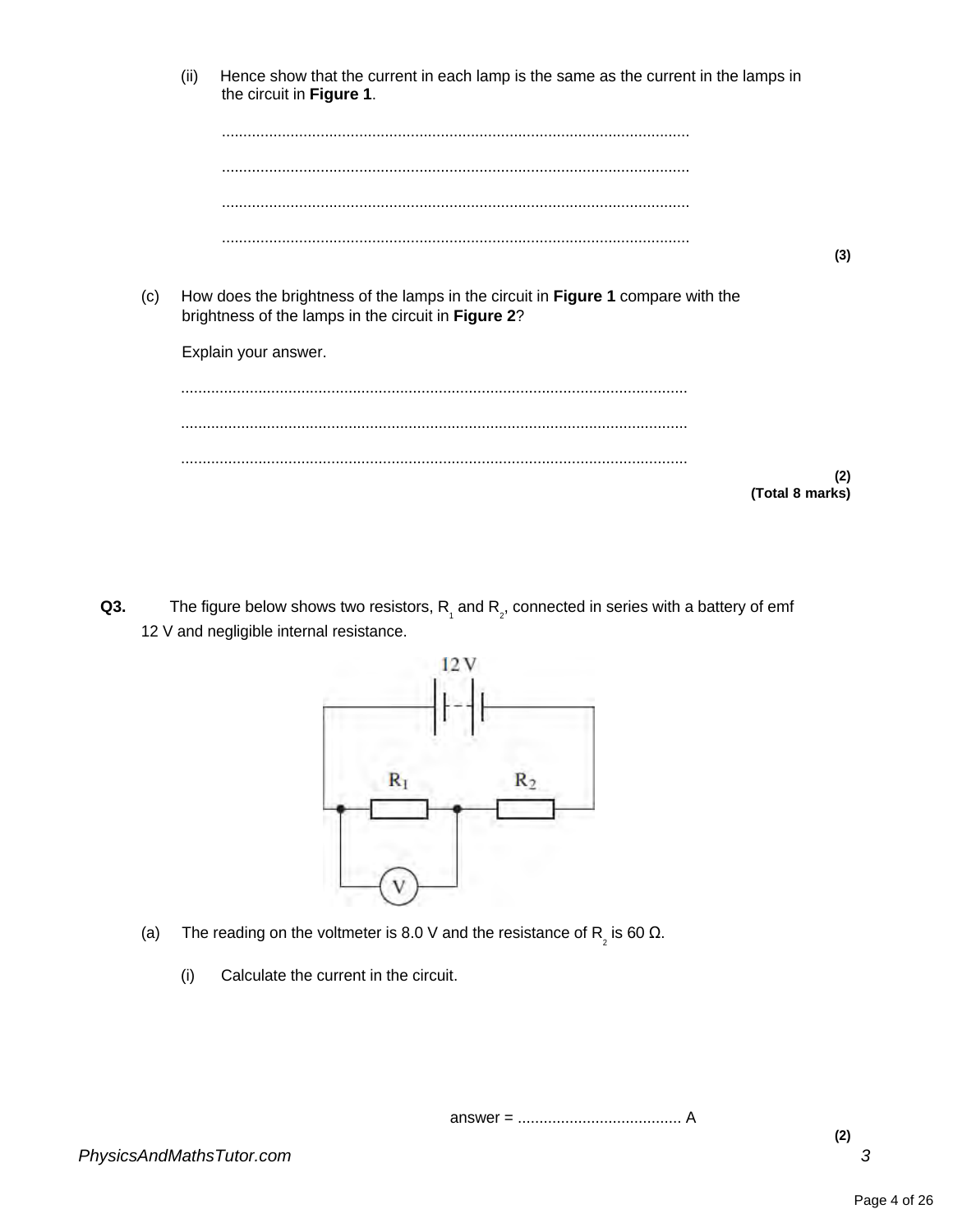|     | (ii)  | Calculate the resistance of $R_1$ .                                                                                                                                                           |     |
|-----|-------|-----------------------------------------------------------------------------------------------------------------------------------------------------------------------------------------------|-----|
|     | (iii) | Calculate the charge passing through the battery in 2.0 minutes. Give an appropriate<br>unit for your answer.                                                                                 | (1) |
| (b) |       | In the circuit shown in the figure above $R_{\rho}$ is replaced with a thermistor. State and explain<br>what will happen to the reading on the voltmeter as the temperature of the thermistor | (2) |
|     |       | increases.                                                                                                                                                                                    |     |
|     |       |                                                                                                                                                                                               |     |
|     |       | (Total 8 marks)                                                                                                                                                                               | (3) |

**Q4. X** and **Y** are two lamps. **X** is rated at 12 V 36 W and **Y** at 4.5 V 2.0 W.

(a) Calculate the current in each lamp when it is operated at its correct working voltage.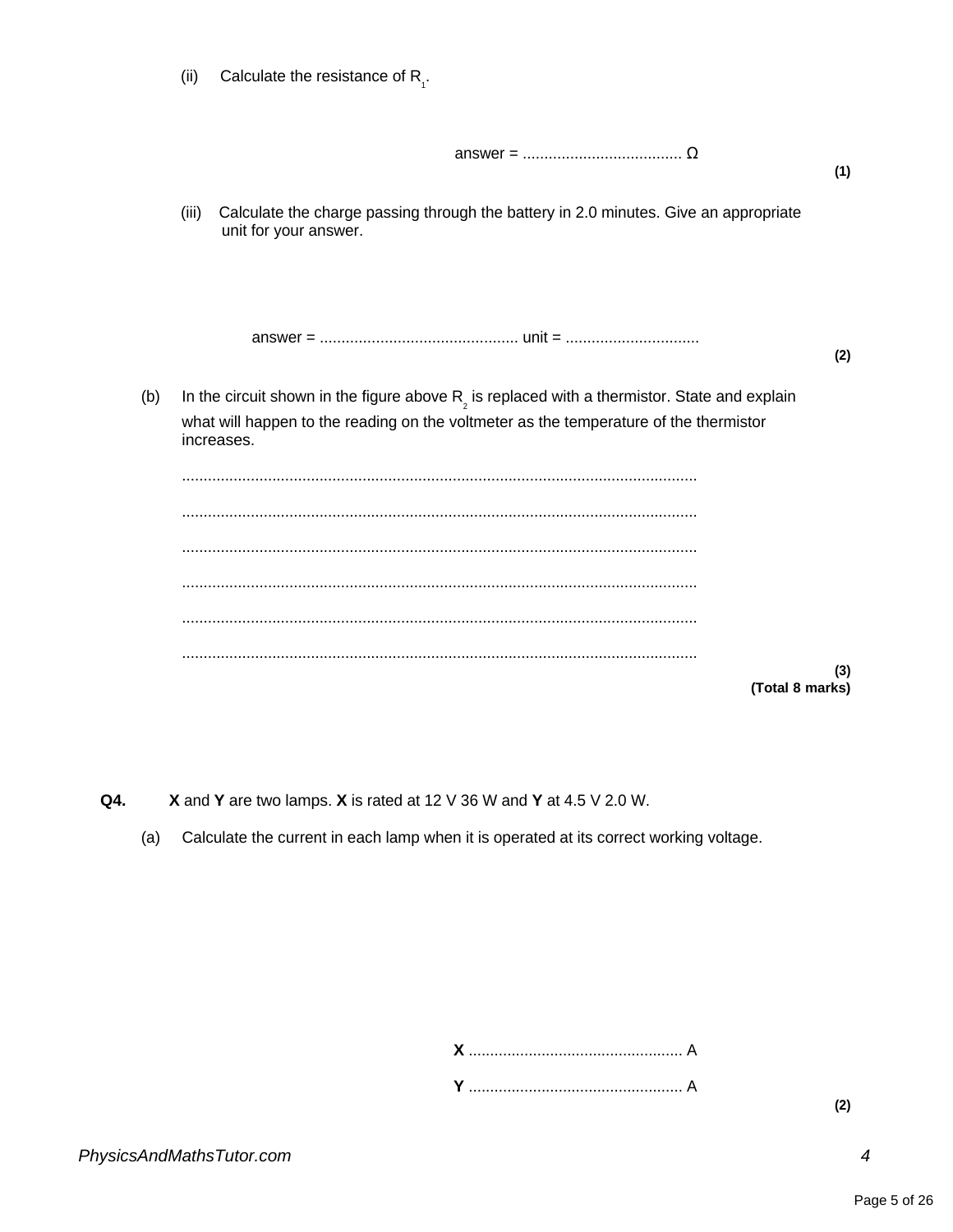(b) The two lamps are connected in the circuit shown in the figure below. The battery has an emf of 24 V and negligible internal resistance. The resistors,  $\mathsf{R}_{_\text{1}}$  and  $\mathsf{R}_{_\text{2}}$  are chosen so that the lamps are operating at their correct working voltage.



(i) Calculate the pd across  $R_{\alpha}$ .

| (ii)  | Calculate the current in $R_1$ .         | (1) |
|-------|------------------------------------------|-----|
| (iii) | Calculate the resistance of $R_{1}$ .    | (1) |
| (iv)  | Calculate the pd across $R_{\rho}$ .     | (1) |
| (v)   | Calculate the resistance of $R_{\rho}$ . | (1) |
|       |                                          | (1) |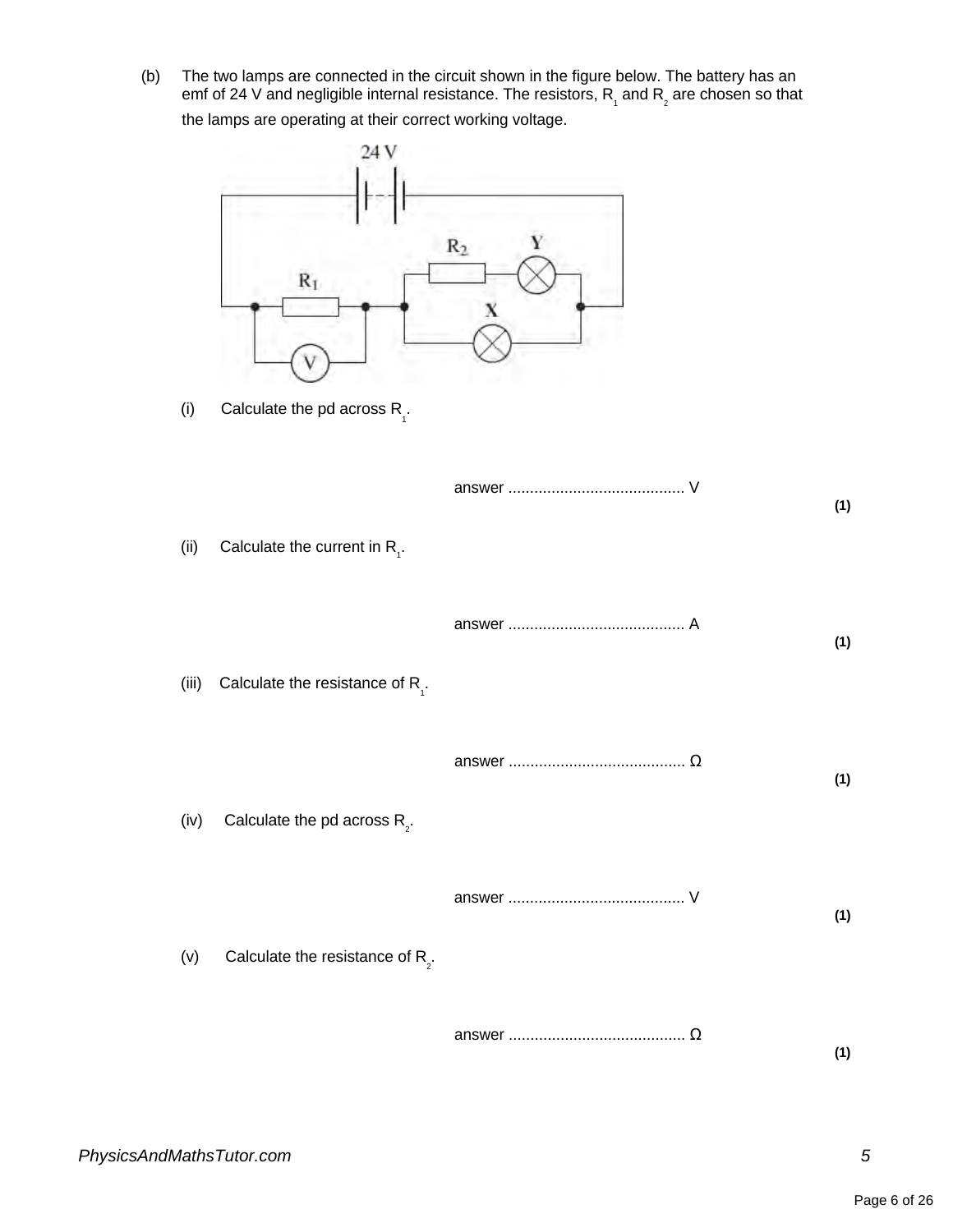| (c) |      | The filament of the lamp in <b>X</b> breaks and the lamp no longer conducts. It is observed that<br>the voltmeter reading decreases and lamp Y glows more brightly. |     |  |
|-----|------|---------------------------------------------------------------------------------------------------------------------------------------------------------------------|-----|--|
|     | (i)  | Explain without calculation why the voltmeter reading decreases.                                                                                                    |     |  |
|     |      |                                                                                                                                                                     |     |  |
|     |      |                                                                                                                                                                     |     |  |
|     |      |                                                                                                                                                                     | (2) |  |
|     | (ii) | Explain without calculation why the lamp Y glows more brightly.                                                                                                     |     |  |
|     |      |                                                                                                                                                                     |     |  |
|     |      |                                                                                                                                                                     |     |  |
|     |      | (Total 11 marks)                                                                                                                                                    | (2) |  |

**Q5.** The circuit shown in the figure below shows an arrangement of resistors, **W**, **X**, **Y**, **Z**, connected to a battery of negligible internal resistance.



The emf of the battery is 10V and the reading on the ammeter is 2.0 A.

(a) (i) Calculate the total resistance of the circuit.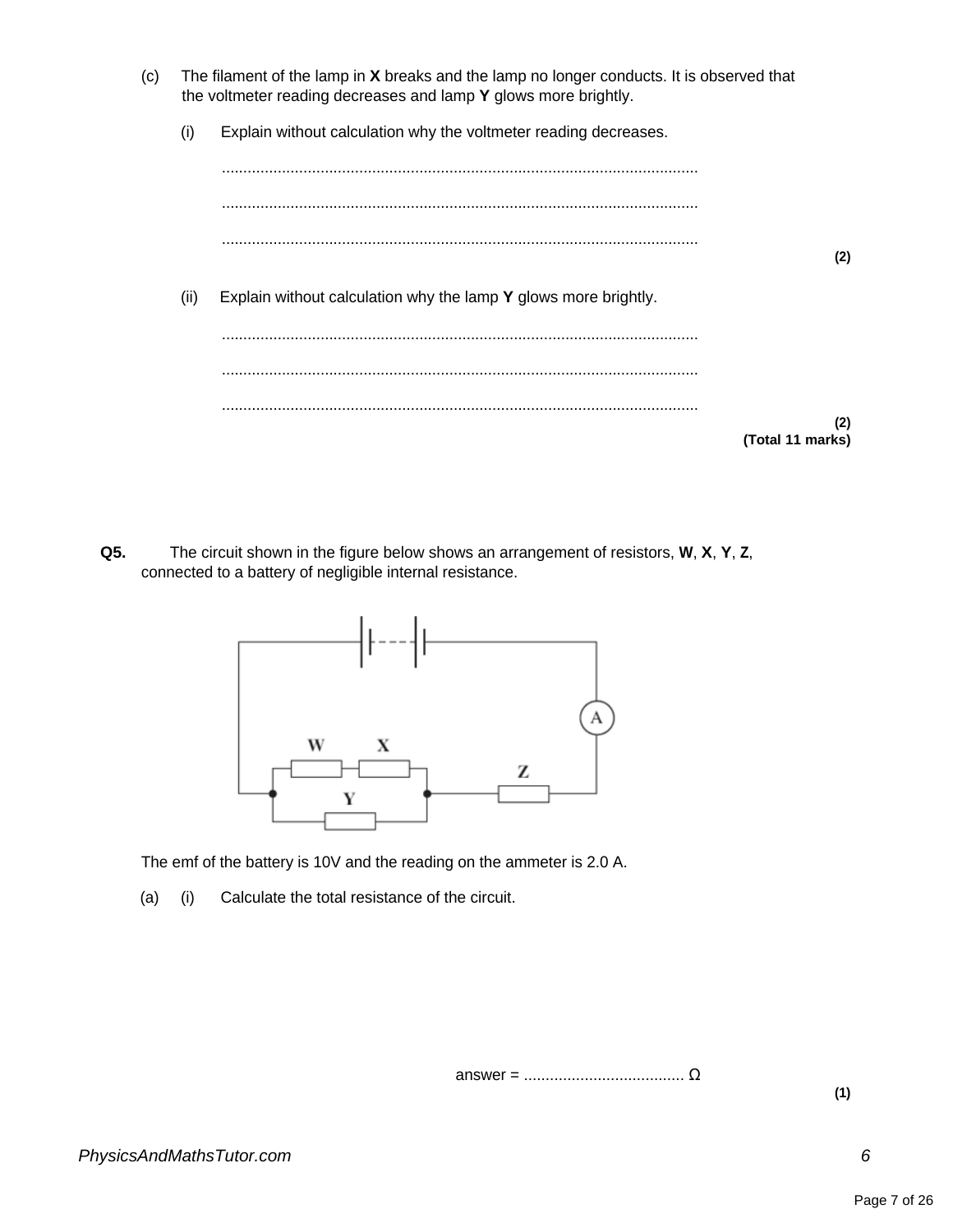(ii) The resistors **W**, **X**, **Y**, and **Z** all have the same resistance. Show that your answer to part (a) (i) is consistent with the resistance of each resistor being  $3.0 \Omega$ .

answer = ..................................... Ω **(3)** (b) (i) Calculate the current through resistor **Y**. answer = ...................................... A **(2)** (ii) Calculate the pd across resistor **W**.

answer = ...................................... V

**(2) (Total 8 marks)**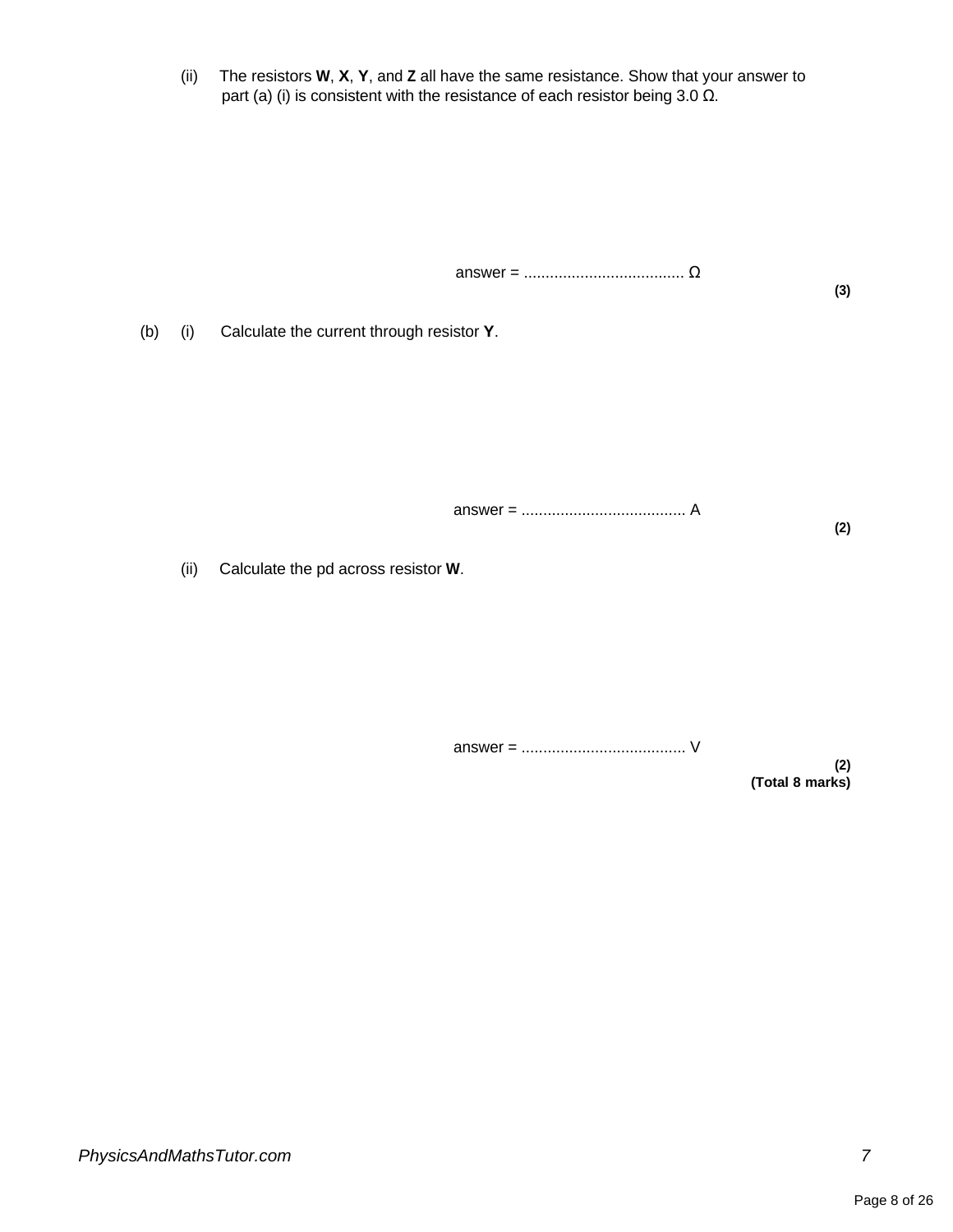**Q6.** The circuit shown below shows a thermistor connected in a circuit with two resistors, an ammeter and a battery of emf 15V and negligible internal resistance.



- (a) When the thermistor is at a certain temperature the current through the ammeter is 10.0 mA.
	- (i) Calculate the pd across the 540  $\Omega$  resistor.

answer = ..................................... V

(ii) Calculate the pd across the 1200  $\Omega$  resistor.

answer = ..................................... V

**(1)**

**(1)**

(iii) Calculate the resistance of the parallel combination of the resistor and the thermistor.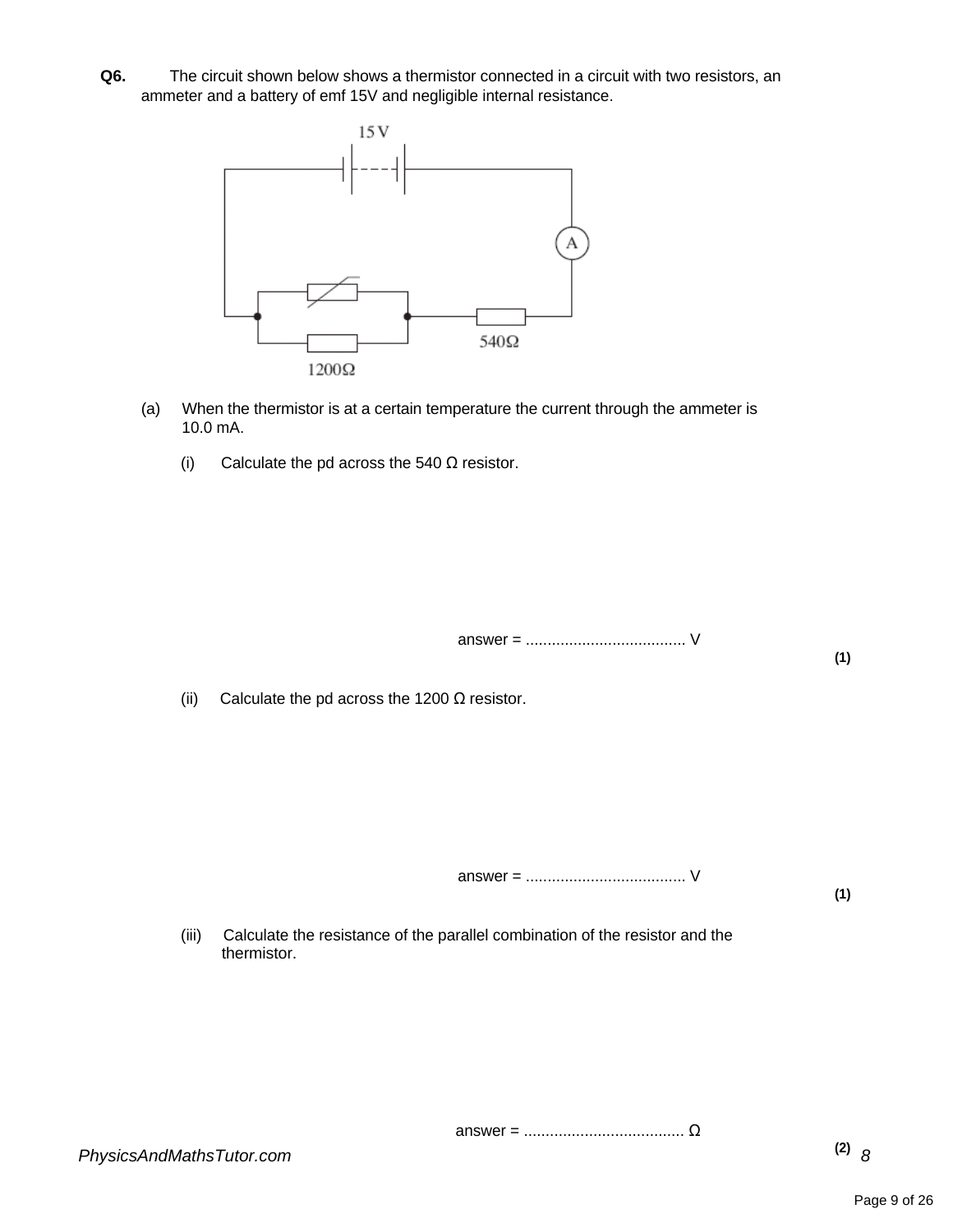(iv) Calculate the resistance of the thermistor.

answer = ..................................... Ω

**(2)**

**(3)**

(b) The temperature of the thermistor is increased so that its resistance decreases. State and explain what happens to the pd across the 1200  $\Omega$  resistor.

...................................................................................................................... ...................................................................................................................... ...................................................................................................................... ...................................................................................................................... **(Total 9 marks)**

- **Q7.** (a) A student wishes to investigate how the resistance of a thermistor changes with temperature.
	- (i) Draw a labelled diagram of a suitable circuit that would enable the student to measure the resistance of the thermistor.

**(2)**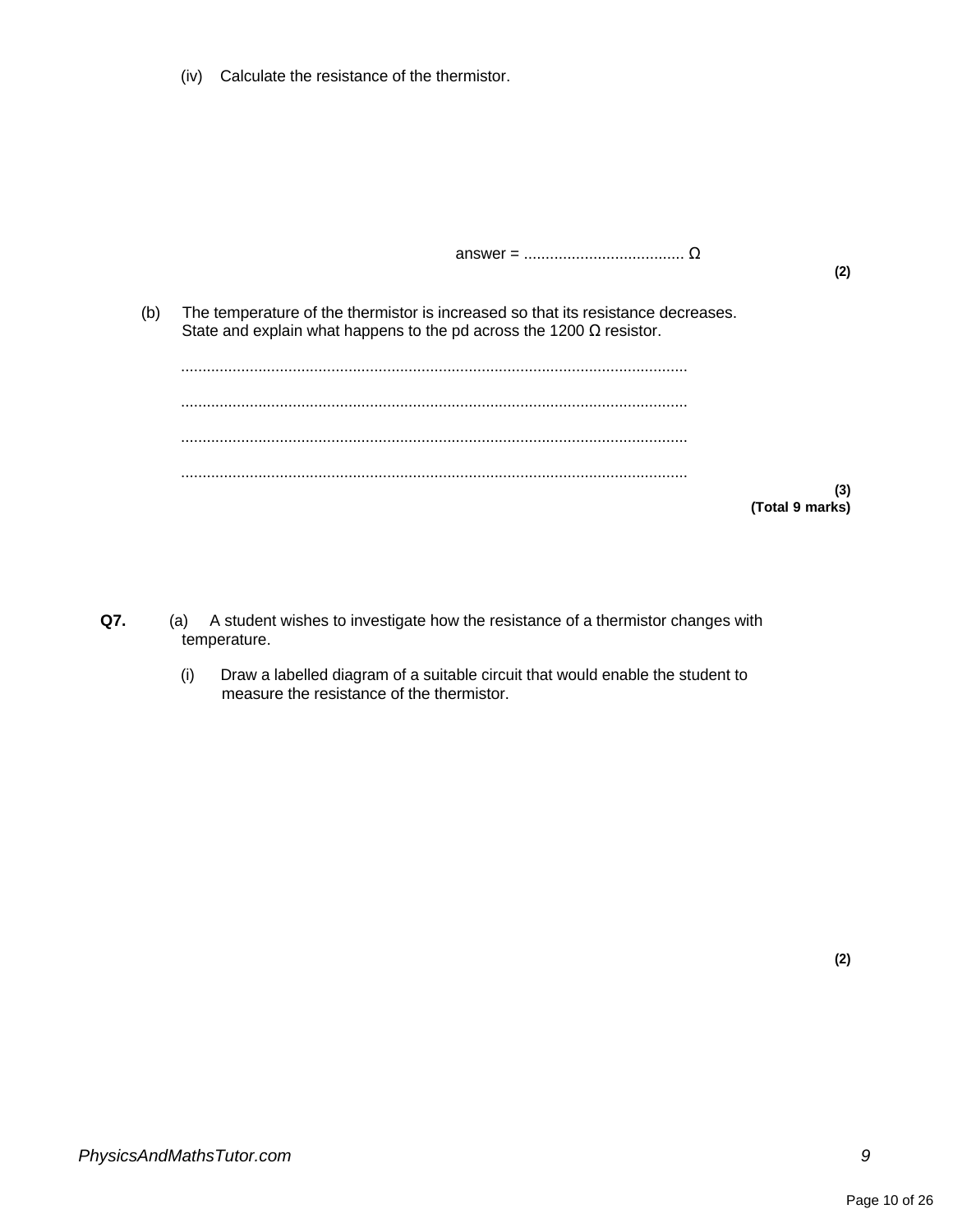$(ii)$ Describe the procedure the student would follow in order to obtain accurate and reliable measurements of the resistance of the thermistor at different temperatures.

The quality of your written communication will be assessed in this question.

 $(6)$ 

(b) The diagram below shows a thermistor connected in series with a resistor, R, and battery of emf 6.0 V and negligible internal resistance.



When the temperature is 50 °C the resistance of the thermistor is 1.2 k $\Omega$ . The voltmeter connected across R reads 1.6V.

Calculate the pd across the thermistor.  $(i)$ 

answer = 
$$
\ldots
$$

 $(1)$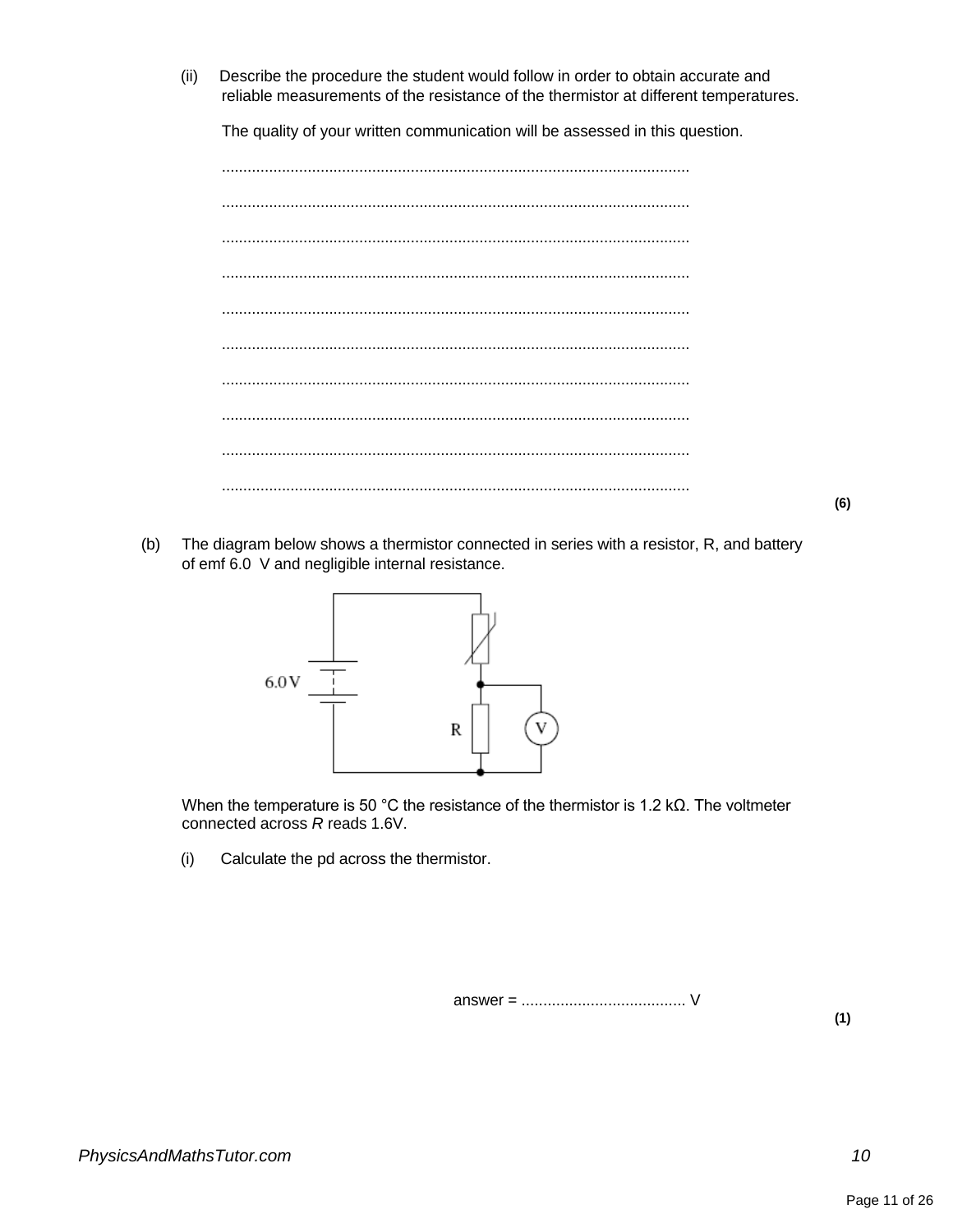$(ii)$ Calculate the current in the circuit.

Calculate the resistance of R quoting your answer to an appropriate number of  $(iii)$ significant figures.

 $(2)$ 

 $(1)$ 

State and explain the effect on the voltmeter reading if the internal resistance of the battery  $(c)$ in the circuit in part (b) was not negligible.

 $(2)$ (Total 14 marks)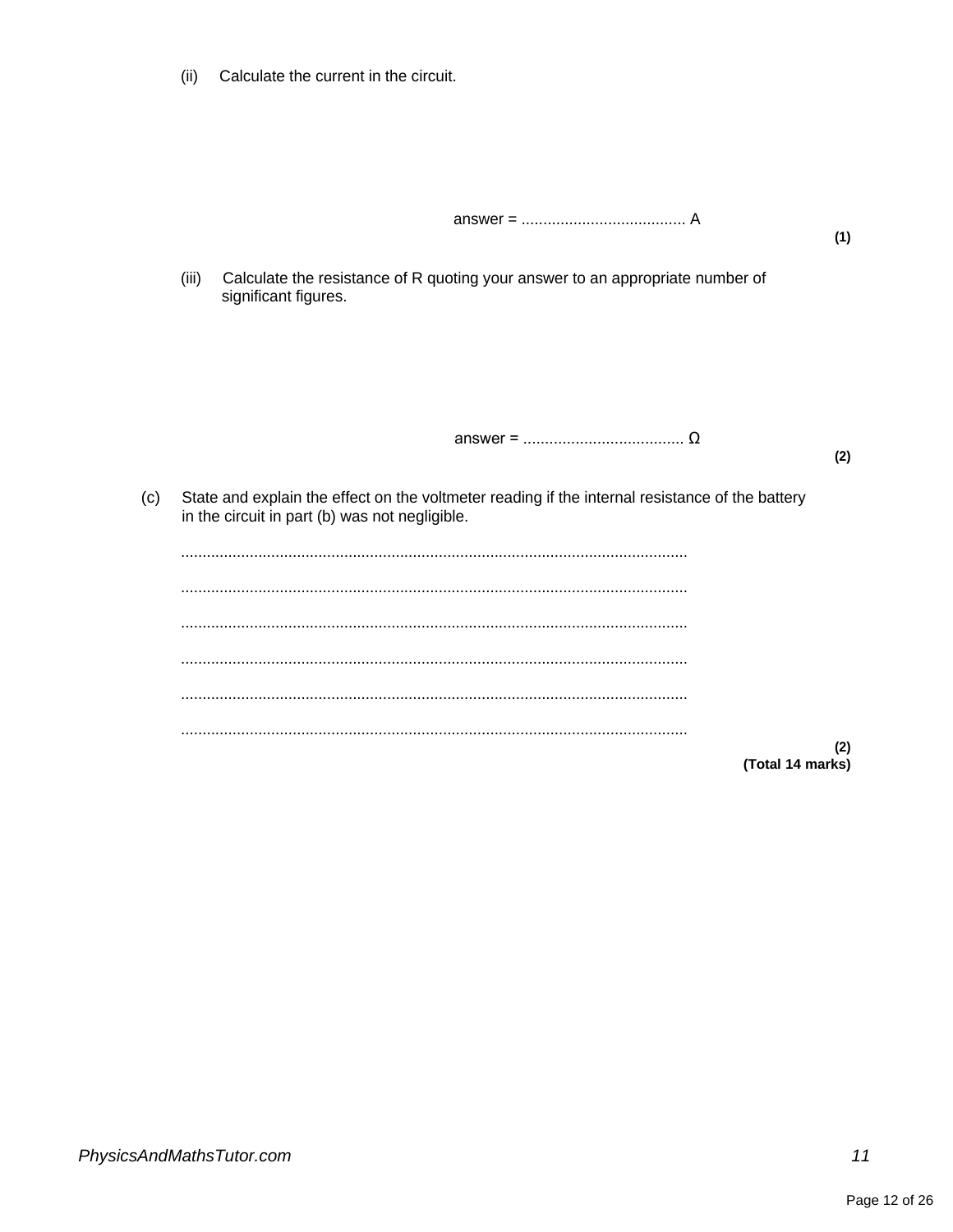**Q8.** The diagram below shows an arrangement of resistors.



(a) Calculate the total resistance between terminals **A** and **B**.

answer = ................................................... Ω

**(2)**

- (b) A potential difference is applied between the two terminals, **A** and **B**, and the power dissipated in each of the 400  $\Omega$  resistors is 1.0 W.
	- (i) Calculate the potential difference across the 400  $\Omega$  resistors.

answer = ................................................... V

(ii) Calculate the current through the 25  $\Omega$  resistor.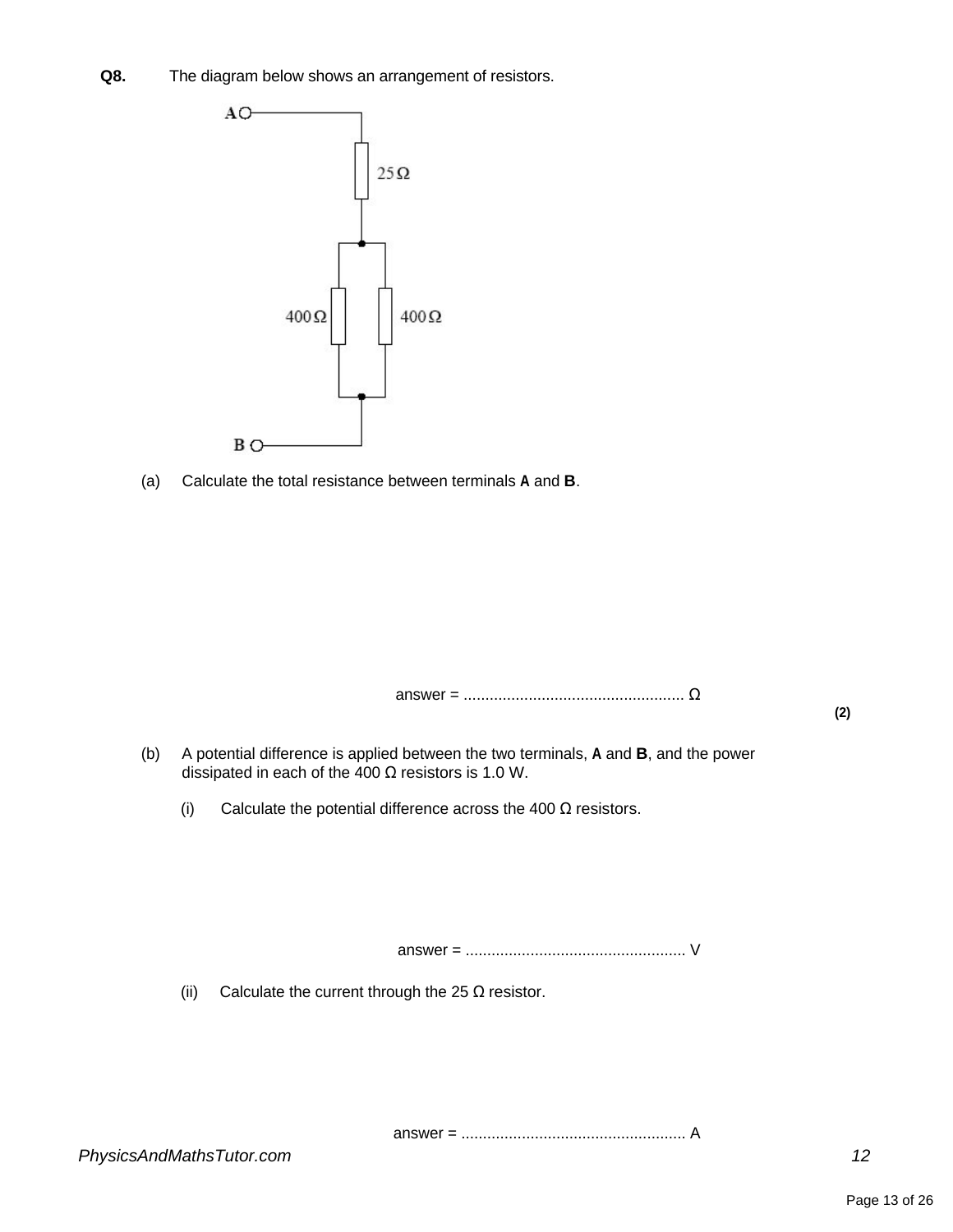(iii) Calculate the potential difference applied to terminals **A** and **B**.

answer = ................................................... V

**(6) (Total 8 marks)**

**Q9.** A heating unit as used on the rear window of a car consists of five strips of resistive material joined at either end by strips of copper of negligible resistance, shown in the diagram below. Heat is generated at a rate of 45 W when the unit is connected to a 12 V car battery.



(a) (i) Calculate the total resistance of the unit.

total resistance = ...........................

(ii) Show that the resistance of each strip is about 16  $\Omega$ .

**(4)**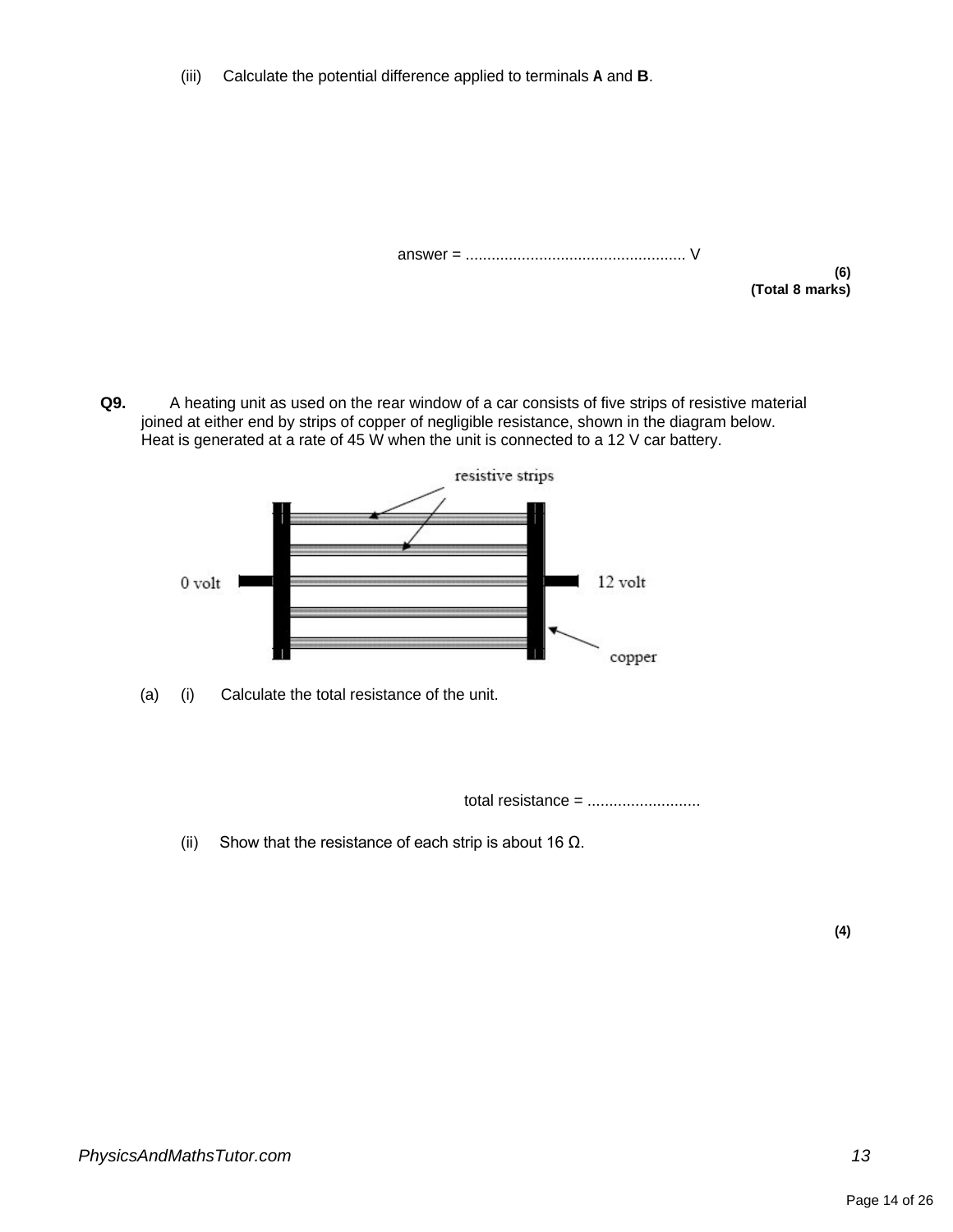(b) If each resistive strip is 2.5 mm wide and of length 0.80 m, determine the thickness of each strip.

Resistivity of the resistive material =  $5.0 \times 10^{-5}$   $\Omega$ m.

thickness = ....................................

**(3)**

(c) The rear window heater on a car is sometimes set to be switched off automatically after a period of time to prevent draining the battery. If the charge stored in a fully charged battery is  $1.44 \times 10^5$  C, how long, in hours, would it take to fully drain the battery with the heater?

time = ...........................hours

**(3) (Total 10 marks)**

**Q10.** (a) A set of decorative lights consists of a string of lamps. Each lamp is rated at 5.0 V, 0.40 W and is connected in series to a 230 V supply.

**Calculate** 

(i) the number of lamps in the set, so that each lamp operates at the correct rating,

............................................................................................................. ............................................................................................................. (ii) the current in the circuit,

............................................................................................................. .............................................................................................................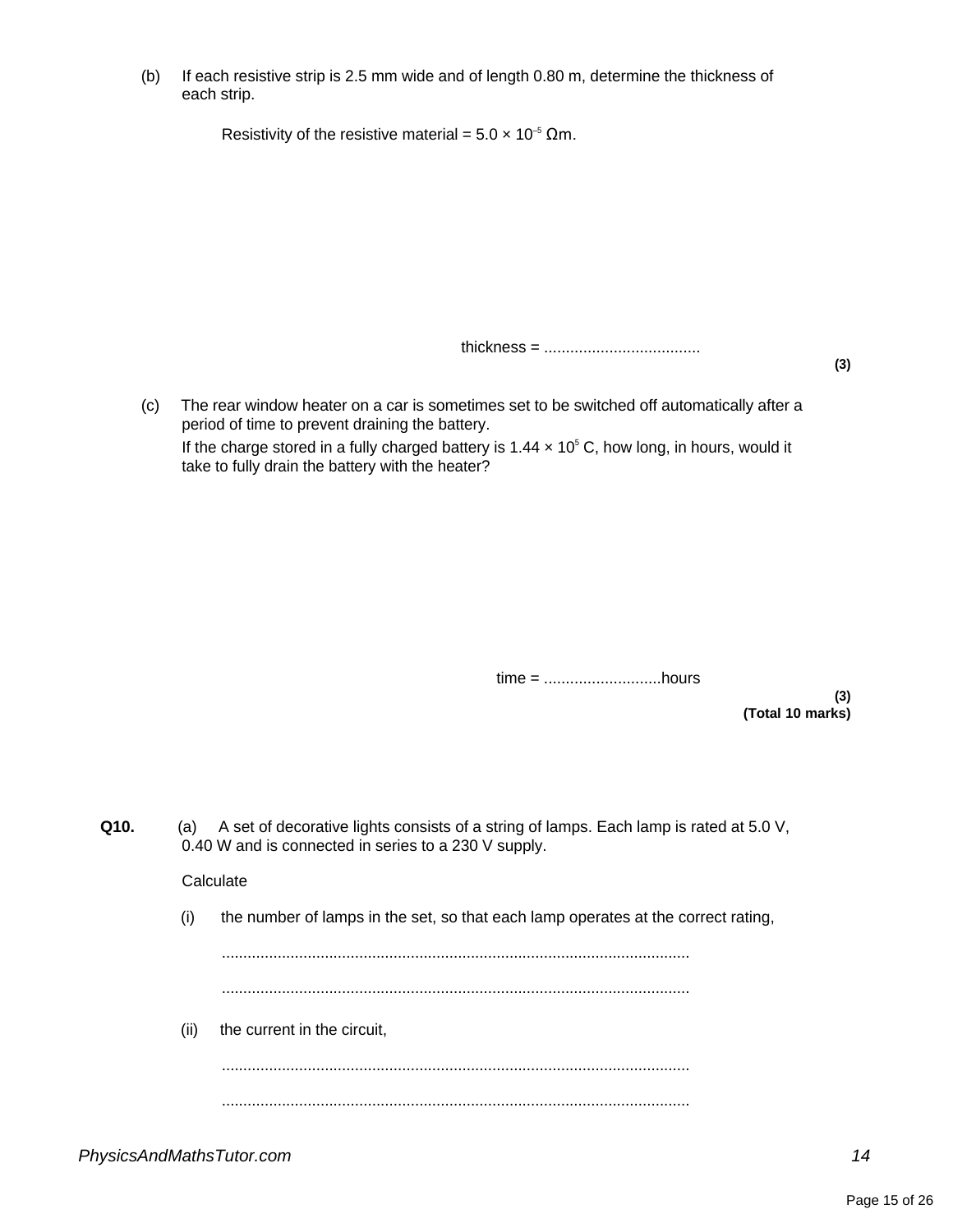(iii) the resistance of each lamp, ............................................................................................................. ............................................................................................................. (iv) the total electrical energy transferred by the set of lights in 2 hours. ............................................................................................................. ............................................................................................................. ............................................................................................................. **(5)** (b) When assembled at the factory, one set of lights inadvertently contains 10 lamps too many. All are connected in series. Assume that the resistance of each lamp is the same as that calculated in part (a) (iii). (i) Calculate the current in this set of lights when connected to a 230 V supply. ............................................................................................................. ............................................................................................................. ............................................................................................................. (ii) How would the brightness of each lamp in this set compare with the brightness of each lamp in the correct set? ............................................................................................................. **(3) (Total 8 marks)**

**Q11.** (a) A student is given three resistors of resistance 3.0 Ω, 4.0 Ω and 6.0 Ω respectively.

(i) Draw the arrangement, using all three resistors, which will give the largest resistance.

(ii) Calculate the resistance of the arrangement you have drawn.

.............................................................................................................

.............................................................................................................